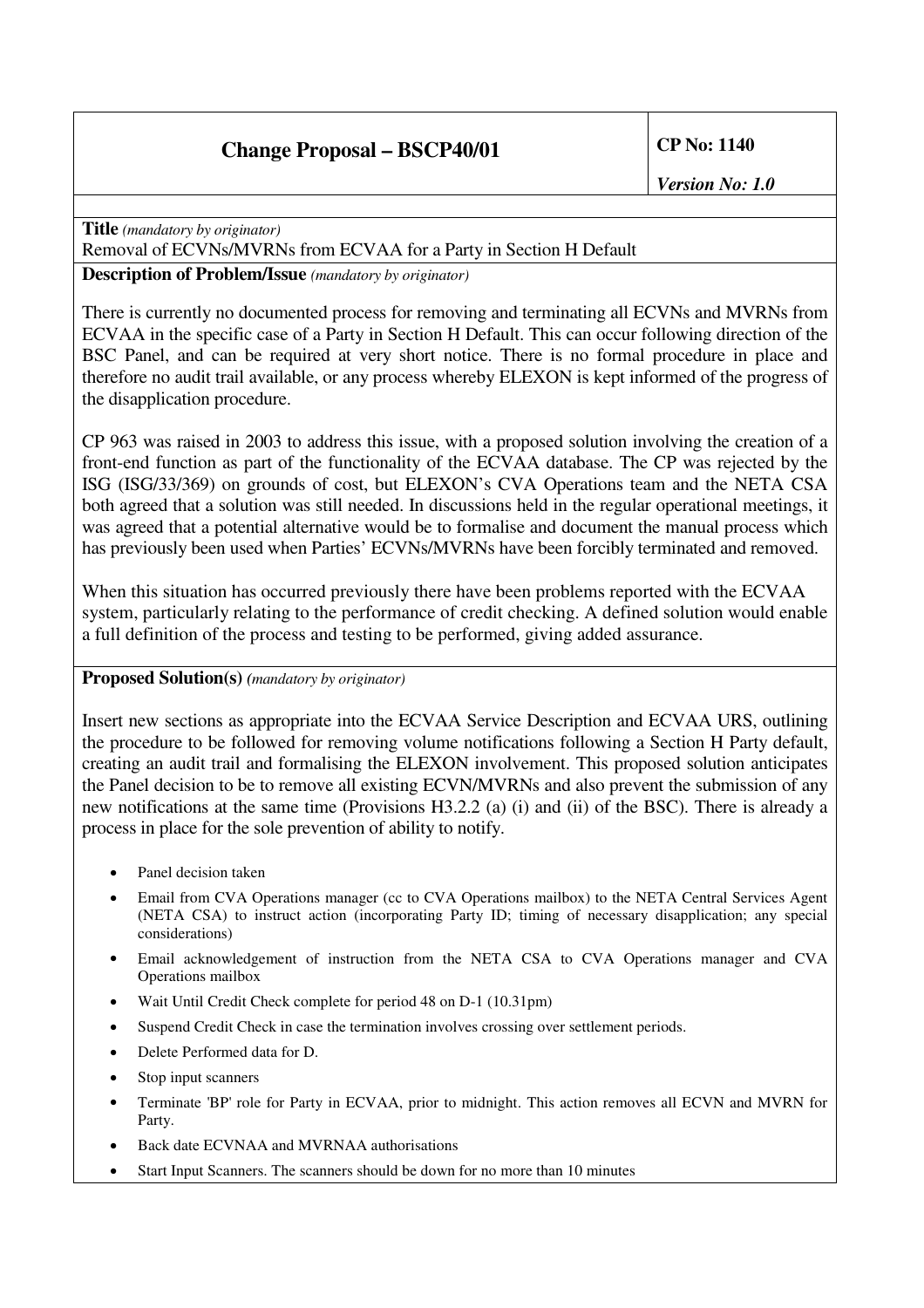# **Change Proposal – BSCP40/01 CP No: 1140**

*Version No: 1.0*

- Check notification tables
- Check the previous actions have had desired effect
- Email from the NETA CSA to CVA Operations manager and CVA Operations mailbox informing that main steps have been implemented.
- Manually recover any Credit Checks for any missing periods
- Restart Credit Check
- Check first normal credit check to run is completed successfully
- Email from the NETA CSA to CVA Operations manager and CVA Operations mailbox informing that credit check-related steps have been implemented.
- NEXT DAY: Check that the performed notification tables remain empty for Party for D.
- Final email from the NETA CSA to CVA Operations manager and CVA Operations mailbox informing that final check has been completed.
- If there are any unusual effects of the actions described above, or any issues arising which may cause problems to the running of the ECVAA database, the NETA CSA should call the appropriate ELEXON outof-hours contact to inform them of the situation. An up-to-date copy of the out-of-hours rota is kept up to date by the NETA CSA Helpdesk.

We have also been advised by the NETA CSA that although it is difficult and potentially onerous, it is in fact possible to disapply the notifications from a period other than SP1, so this could also be put forward as an alternative option. This may result in some changes to the steps above.

### **Justification for Change** *(mandatory by originator)*

Please see Description of Issue for detail on the reason behind the request for a CP. This is a process which, although it may only be used occasionally, is highly visible and important when the need does arise. The potential for large settlement errors affecting multiple Parties is high, given the likely state of affairs when a Party does go into Section H default. The reason that the Panel has the power to disapply ECVNs/MRVNs is to protect the market, and adding a formalised process will ensure that this is done as fully and accurately as possible.

### **Is the Change being proposed a Housekeeping Change?** *(optional by originator)*

 $N<sup>1</sup>$ 

**Configurable Items Potentially Affected by Proposed Solution(s)** *(optional by originator)*

New sections to be added to the ECVAA Service Description and the ECVAA URS.

**Impact on Core Industry Documents or System Operator-Transmission Owner Code** *(optional by originator)*

<sup>&</sup>lt;sup>1</sup> The relevant Panel Committee will decide whether a Change Proposal can be progressed as a Housekeeping Change Proposal.